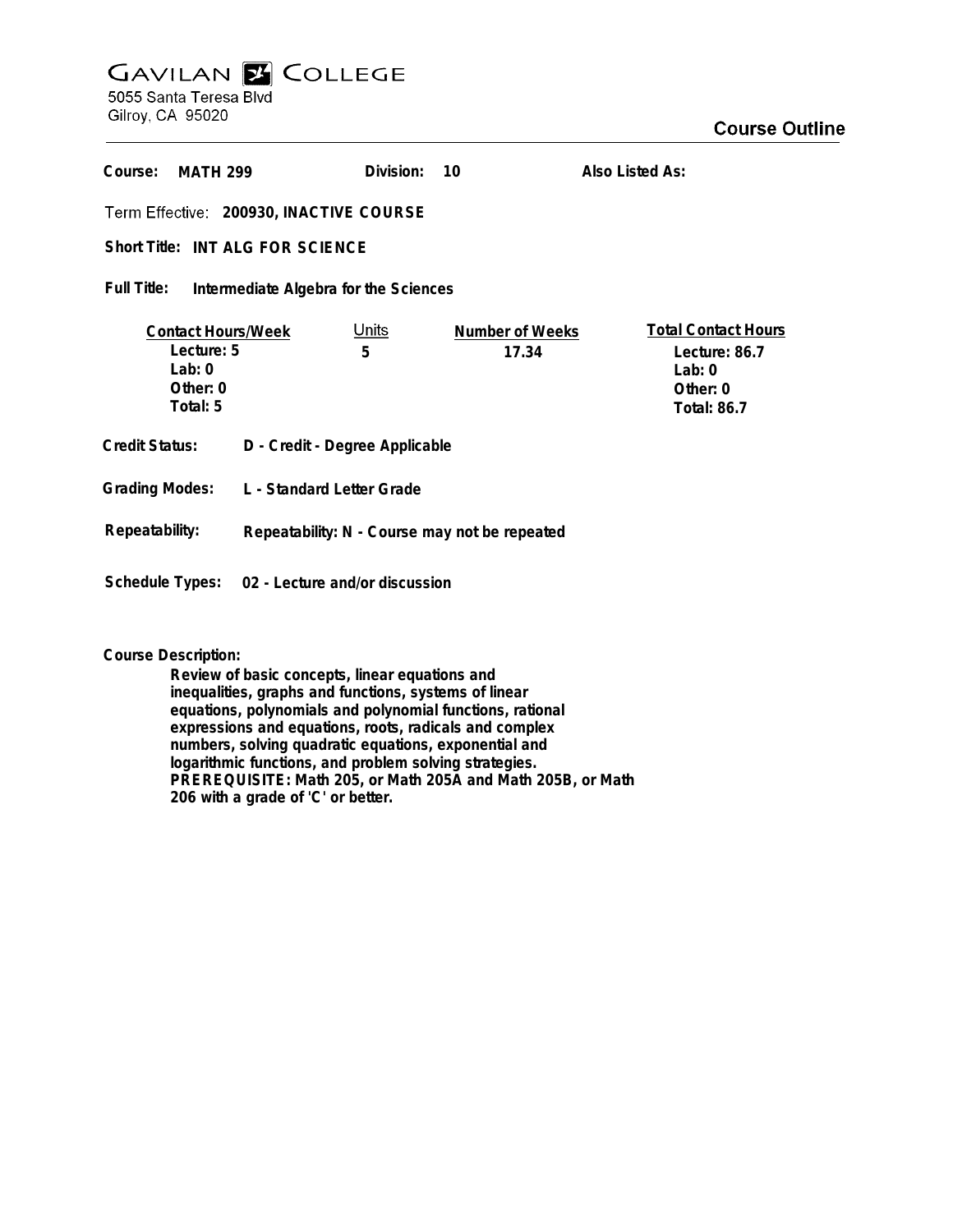**ARTICULATION and CERTIFICATE INFORMATION Associate Degree: CSU GE: IGETC: CSU TRANSFER: Not Transferable UC TRANSFER: Not Transferable**

**PREREQUISITES:**

**Completion of MATH 205, as UG, with a grade of C or better. OR (Completion of MATH 205A, as UG, with a grade of C or better. AND Completion of MATH 205B, as UG, with a grade of C or better.) OR Completion of MATH 206, as UG, with a grade of C or better. OR Score of 17 on Elementary Algebra OR**

**Score of 15 on Intermediate Algebra**

**COREQUISITES:**

**STUDENT LEARNING OUTCOMES:**

**1. Analyze a variety of problems involving contemporary applications of linear, quadratic, exponential, logarithmic, and rational functions. Such applications include, but are not limited to bacterial growth, radioactive decay, earthquakes, compound and simple interest, and variation.**

**2. Determine and implement an appropriate method of solution for these problems**

**3. Graph linear, quadratic, logarithmic, and exponential functions, and utilize the graph in problem solving.**

**4. Solve moderately complex equations and inequalities, some of which they will set up.**

**5. Demonstrate proficiency with a scientific calculator.**

**TOPICS AND SCOPE:**

**Inactive Course: 12/08/2008**

**WEEK HOURS CONTENT:**

**1 5 Review/Readiness Test; sets and other basic concepts, properties of and operations with real numbers, order of operations, solving linear equations and formulas.**

**2 5 Applications of linear equations (word problems), additional application problems, linear inequalities, absolute value equations and inequalities, problem solving strategies involving linear equations and**

**inequalities. 3 5 Cartesian coordiate system, distance and midpoint formulas, graphing linear equations, slope.**

**4 5 Slope-intercept equation of a line, point-slope equation of a line, applications, relations and** functions.<br>5 5 5

**5 5 Solving system of linear equations in two and three variables, problem solving strategies involving linear**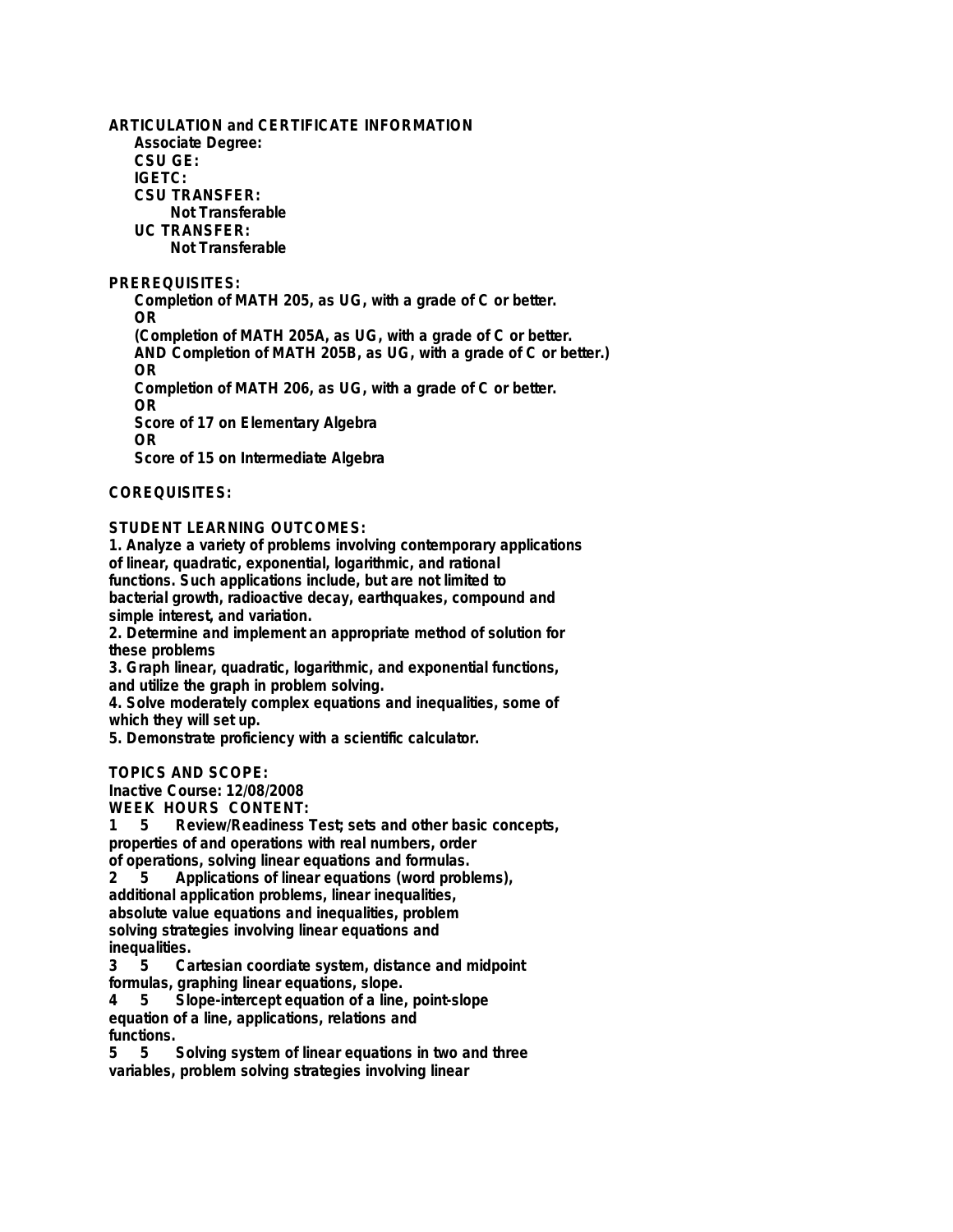**functions and systems of equations.**

**6 5 Addition, subtraction, multiplication and division of polynomials.**

**7 5 Factoring monomial out of polynomial, by grouping, factoring a trinomial, difference of squares, and**

**difference and sum of cubes.**

**8 5 Review of factoring, solving polynomial equations by factoring, problem solving strategies involving polynomial functions and equations.**

**9 5 Introduction to rational expressions, simplifying,**

**multiplying and dividing rational expressions.**

**10 5 Adding and subtracting rational expressions, simplifying complex rational expressions.**

**11 5 Solving rational equations, applications, variation problems, problem solving strategies involving rational equations.**

**12 5 Introduction to roots and radicals, rational exponents, multiplying, dividing, and simplifying radical expressions.**

**13 5 Adding and subtracting radicals, solving radical equations, complex numbers.**

**14 5 Solving quadratic equations by completing the square and by quadratic formula, applications, graphing**

**quadratic functions, standard form of quadratic**

**functions, problem solving strategies involving radicals and quadratic functions.**

**15 5 Composite and inverse functions, graphing exponential and logarithmic functions, properties of logs.**

**16 5 Solving logarithmic and exponential functions,**

**applications, natural exponential and logarithmic**

**functions, problem solving strategies involving**

**logarithmic and exponential equations.**

**17 5 Overview of problem solving strategies, review for final exam.**

**Final Exam Review** 

**See content section of course outline.**

**METHODS OF INSTRUCTION:**

**Lecture, group work. METHODS OF EVALUATION: The types of writing assignments required: Written homework Other: Group and Individual Projects The problem-solving assignments required: Homework problems Quizzes Exams Other: Group and Individual Projects The types of skill demonstrations required: None The types of objective examinations used in the course: Multiple choice True/false Matching items Other category:**